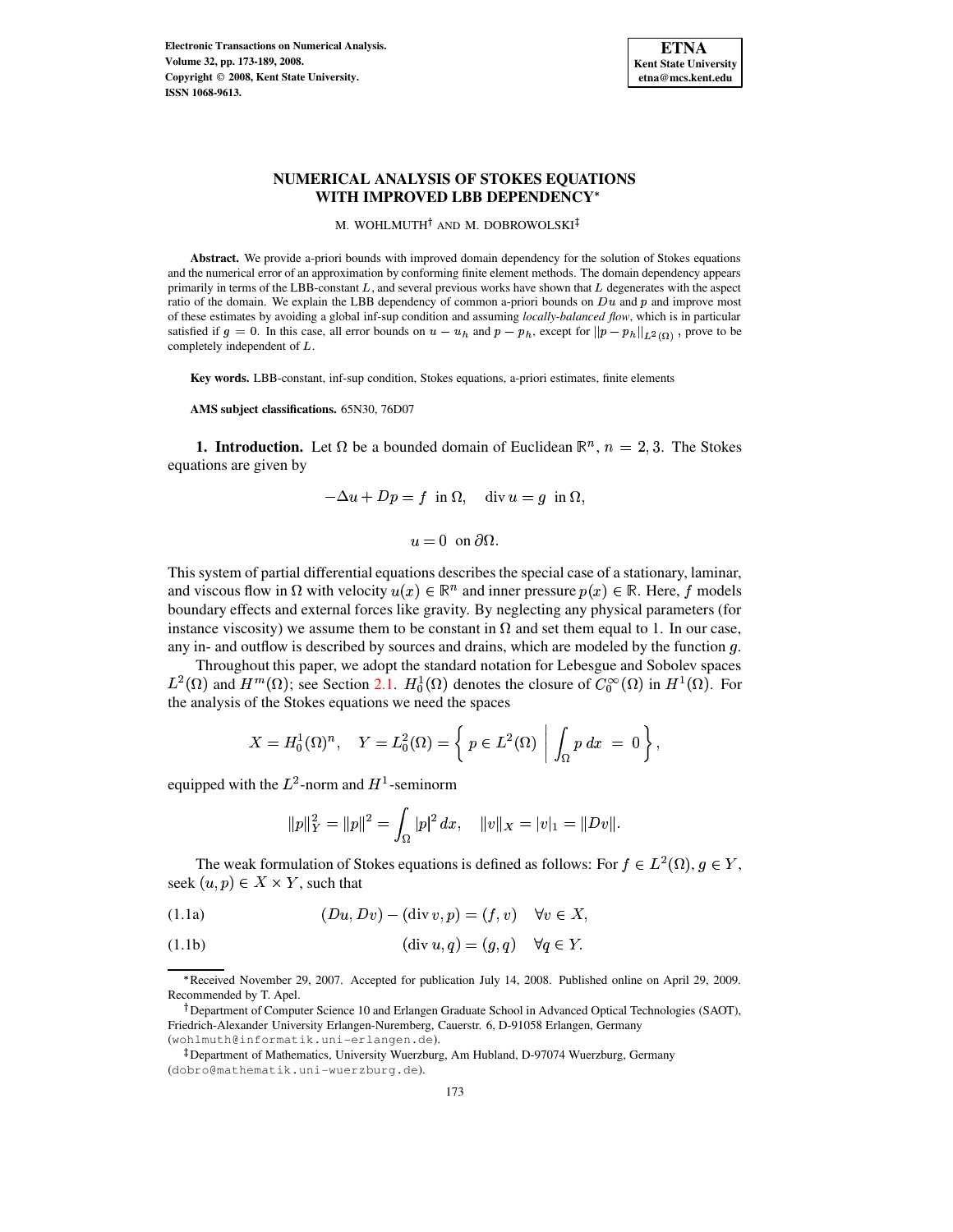The existence of a weak solution is connected to the so-called LBB-constant  $L = L(\Omega)$ defined by

<span id="page-1-1"></span>(1.2) 
$$
L = \inf_{p \in Y} \sup_{v \in X} \frac{(\text{div } v, p)}{|v|_1 ||p||}.
$$

We remark that  $L \leq 1$ , which follows from  $|| \text{ div } v || \leq |v|_1$  for all  $v \in X$ .

emark that  $L \leq 1$ , which follows from  $|| \text{ div } v || \leq |v|_1$  for all  $v \in X$ .<br>The following results stem from Galdi's book [\[7\]](#page-16-0), which uses previous works by Bogovskij  $[2, 3]$  $[2, 3]$  $[2, 3]$  and Gagliardo  $[6]$ . In  $[7]$  it is proved that  $L > 0$  for a large class of domains, including Lipschitz domains, which by a simple variational analysis (see  $[8]$ ) implies that the weak solution of  $(1.1a)$  and  $(1.1b)$  is uniquely determined. Furthermore, it is proved that for domains  $\Omega$ , which are star-shaped with respect to a ball of radius  $R$ ,

$$
L \geq c \left(\frac{\delta(\Omega)}{R}\right)^n,
$$

where  $\delta(\Omega)$  denotes the diameter of  $\Omega$ . This lower bound is very convenient in sphere-like cases, where  $\delta(\Omega)$  and R are of similar size. Unfortunately, many common domains in fluid mechanics, such as large and flat water reservoirs, the atmosphere or tubes and pipelines, have a huge aspect ratio. The results in [\[4,](#page-15-2) [5\]](#page-15-3) show that the LBB-constant is not only allowed to, but in fact does degenerate with increasing aspect ratio.

THEOREM 1.1 (See [\[4\]](#page-15-2)). Let  $\Omega$  be a fixed domain with LBB-constant L and  $\alpha \in \mathbb{R}^n$ *with*

$$
1 = \alpha_1 \le \alpha_i \le \alpha_n, \quad 1 \le i \le n.
$$

Let further  $\Omega_{\alpha}$  be the associated stretched domain, defined by

$$
\Omega_{\alpha} = \left\{ y \in \mathbb{R}^n : \left( \frac{y_1}{\alpha_1}, \dots, \frac{y_n}{\alpha_n} \right) \in \Omega \right\},\
$$

with aspect ratio proportional to  $a = \alpha_n$ . Then the LBB-constant  $L_\alpha$  of  $\Omega_\alpha$  satisfies

$$
\frac{L}{a} \le L_\alpha \le \frac{c(\Omega)}{a}.
$$

Special cases of this theorem are channel domains  $\Omega = \omega \times (0, a)$ ,  $\omega \subset \mathbb{R}^{n-1}$ , and plates  $\Omega = \omega \times (0, 1/a) \subset \mathbb{R}^3$ .

Let  $X_h \subset X$  and  $Y_h \subset Y$  be finite-dimensional spaces depending on a discretization parameter  $h > 0$ . For the analysis of the standard finite element approximation of the Stokes equations in the spaces  $X_h, Y_h$ , a discrete LBB-constant is defined by

<span id="page-1-0"></span>(1.3) 
$$
L_{h} = \inf_{p_{h} \in Y_{h}} \sup_{v_{h} \in X_{h}} \frac{(\text{div } v_{h}, p_{h})}{|v_{h}|_{1} ||p||}.
$$

The uniform stability of the method is equivalent to the existence of a constant  $c_{\text{II}} > 0$ , such that  $L_h \ge L/c_{\text{II}}$ ; see Lemma [4.1.](#page-10-0) On the other hand, if the finite element method is convergent, we have  $\liminf_h L_h \leq L$ . Hence, for a uniformly stable and convergent method

$$
\frac{L}{c_{\Pi}} \leq \liminf_{h} L_h \leq L.
$$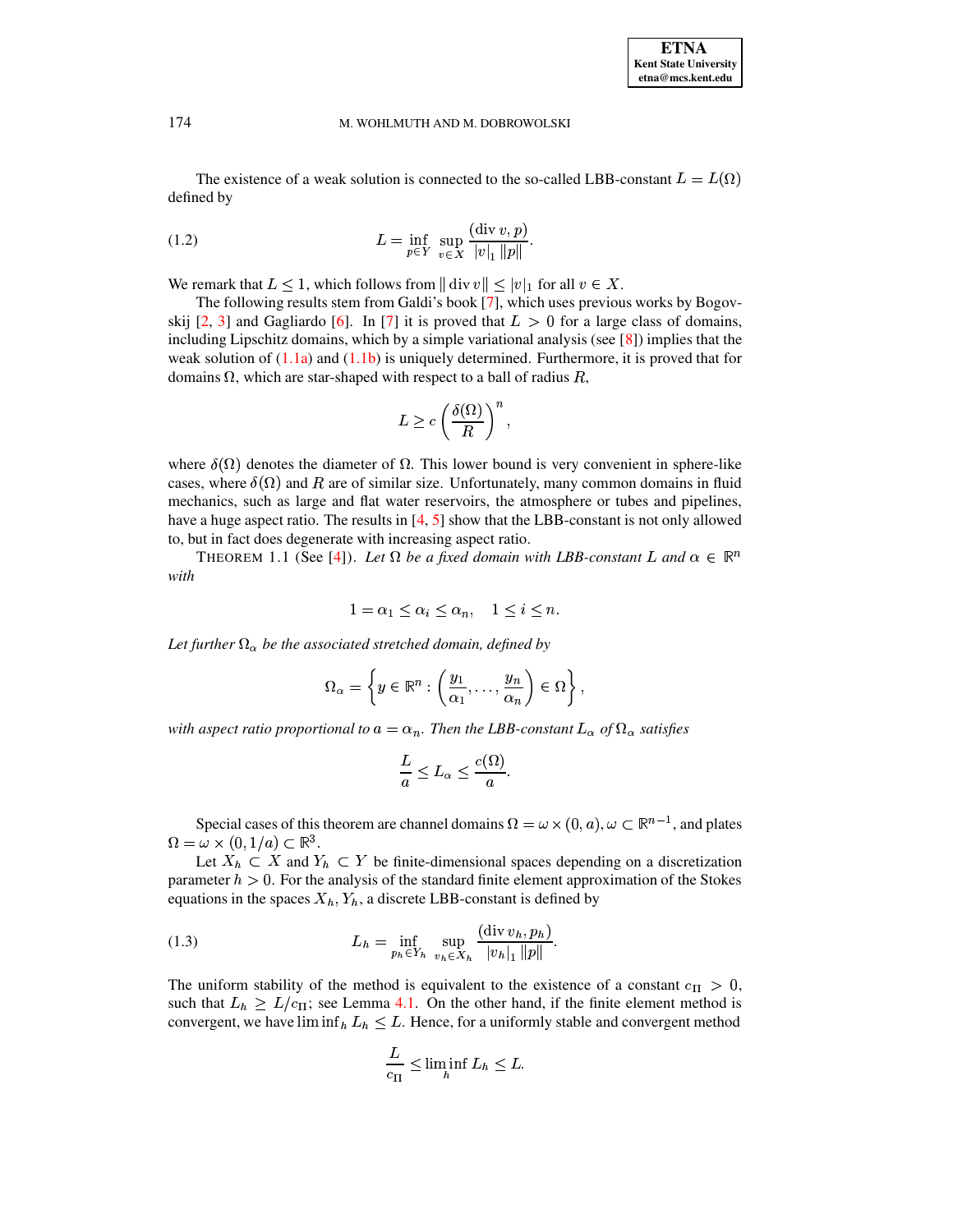**ETNA Kent State University etna@mcs.kent.edu**

This inclusion implies that for stable methods small discrete LBB-constants are only caused by small  $L$ .

The algebraic aspect of a small LBB-constant is visible. Most of the methods for solving the discrete linear system (Uzawa, CG for the Schur complement, etc.) deteriorate for domains with high aspect ratios.

But the analytical aspect of a small LBB-constant is not visible in practice. For instance, if we solve the Stokes equations on a channel  $\omega \times (0, a)$ , we usually obtain similar errors for the velocity for all  $\alpha$  in spite of the fact that standard finite element error estimates depend on  $L_h$  or  $L$ ; see [\[8\]](#page-16-2).

The object of the paper is to refine the standard error estimates by avoiding the global LBB-condition [\(1.3\)](#page-1-0). In Section [5,](#page-11-0) error estimates independent of L in the  $H<sup>1</sup>$  – and  $L<sup>2</sup>$ –norm are given for the velocity  $u$ . From these estimates it follows that the error estimate for the pressure gradient is also independent of L. Only the estimate for the pressure in  $L^2$  depends on  $L$  which is also confirmed by numerical experience.

For error estimates independent of  $L$  using only the data  $f$  and  $g$ , refined regularity results are required. This is carried out in Section [3](#page-4-0) for locally balanced flows (see Definition [3.4\)](#page-6-0) which include the common case  $q=0$ . For locally balanced flows it can be proved that most quantities in the standard regularity results are independent of  $L$ , the only exception is the  $L^2$ -norm of the pressure; see Corollary [3.10.](#page-8-0) In an example in Section [3.3](#page-8-1) it is shown that, if the condition of a locally balanced flow is violated, then the estimates for the velocity depend on  $L$ .

# **2. Technical preliminaries.**

<span id="page-2-0"></span>**2.1. Notation.** We use the following standard notation for Lebesgue and Sobolev spaces  $L^2(\Omega)$  and  $H^m(\Omega)$ , together with their related (semi-)norms.

$$
||v||_{\Omega}^{2} = \int_{\Omega} |v|^{2} dx,
$$
  

$$
||v||_{m;\Omega}^{2} = \sum_{\alpha \leq m} ||D^{\alpha}v||_{\Omega}^{2},
$$
  

$$
|v|_{m;\Omega}^{2} = \sum_{\alpha=m}^{m} ||D^{\alpha}v||_{\Omega}^{2}.
$$

Here  $H_0^1(\Omega)$  denotes the closure of  $C_0^{\infty}(\Omega)$  in  $H^1(\Omega)$ . Furthermore, we use

 $X_g = \{v \in X \mid (\text{div } v, q) = g(q) \quad \forall q \in Y\}, \quad g \in Y'.$ <br>  $\bigcup_{v \in \mathbb{R}^n} f(v)$  is been bounded domain with diameter  $\delta(\Omega)$  and I share.

We assume  $\Omega \subset \mathbb{R}^n$  to be a bounded domain with diameter  $\delta(\Omega)$  and Lebesgue measure  $\mu(\Omega)$ . If we omit the domain index by writing  $\|\cdot\|$ ,  $\|\cdot\|_m$ ,  $\|\cdot\|_m$ , we always assume  $\Omega$  to be the considered domain.

We denote the dual space of  $H_0^1(\Omega)$  by  $H^{-1}(\Omega)$  equipped with the negative norm

$$
\|f\|_{-1}=\sup_{v\in H^1_0(\Omega)}\frac{f(v)}{|v|_1}.
$$

2.2. Poincaré's inequality. Note that  $\begin{vmatrix} u_1 & u_2 & v_1 \end{vmatrix}$  is equivalent to the standard norm  $\begin{vmatrix} \cdot \end{vmatrix}$  in X by Poincaré's inequality.

LEMMA 2.1 (Poincaré's inequality). *For all*  $v \in X$  *we have* 

$$
||v|| \leq c_P |v|_1,
$$

 $||v|| \leq c_P |v|_1$ ,<br>where  $c_P$  only depends on the smallest dimension of  $\Omega$ , i.e.,  $c_P$  is independent of the aspect *ratio* a of  $\Omega$  *and is finite for*  $\Omega = \omega \times \mathbb{R}, \omega \subset \mathbb{R}^{n-1}$ .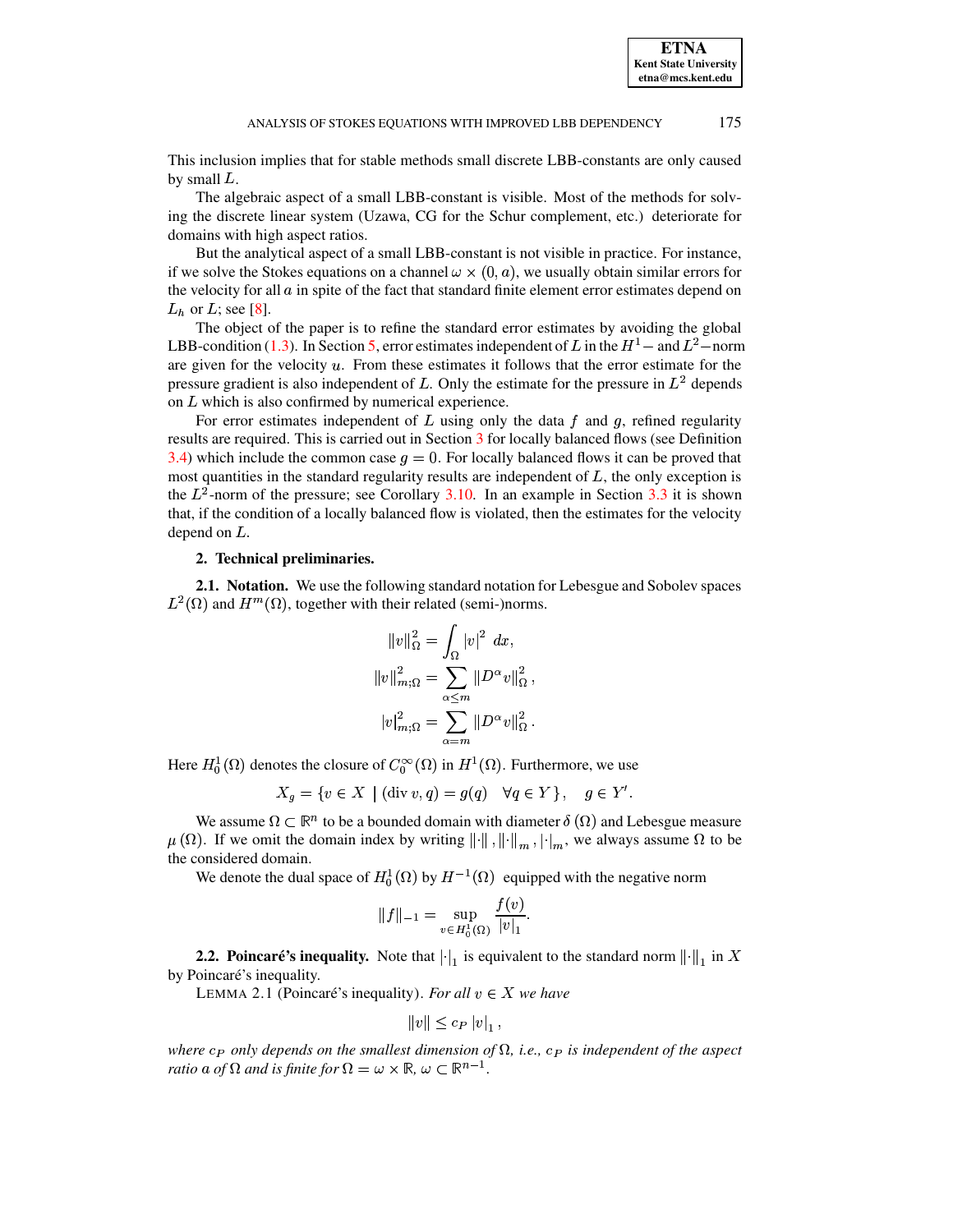# **2.3. The negative norm of**  $Dp$ . The LBB-condition (1.2) also reads

$$
L ||p|| \le ||-Dp||_{-1} = ||Dp||_{-1} \quad \forall p \in Y,
$$

where we understand  $-Dp \in X'$  as a functional in terms of

$$
v \in X \longmapsto (\operatorname{div} v, p) .
$$

According to the Riesz representation theorem, the functional  $-Dp$  can be represented by a function  $w \in X$  satisfying

$$
(Dw, Dv) = -Dp(v) = (\text{div } v, p), \quad |w|_1 = ||Dp||_{-1}.
$$

Hence, the supremum in  $(1.2)$  is attained at w. This yields

<span id="page-3-2"></span><span id="page-3-0"></span>(2.1) 
$$
L \|p\| \le \frac{(\text{div } w, p)}{|w|_1} = \|Dp\|_{-1} = |w|_1.
$$

LEMMA 2.2. If  $\Omega_i$ ,  $i = 1, \ldots I$ , are disjoint open subsets of  $\Omega$  then

$$
\sum_{i=1}^{I} \|Dq\|_{-1;\Omega_i}^2 \le \|Dq\|_{-1;\Omega}^2 \quad \forall q \in Y.
$$

*Proof.* Let  $w_i \in X(\Omega_i) := H_0^1(\Omega_i)^n$  and  $w \in X$  be the solutions of the problems

 $(Dw_i, D\phi)_{\Omega_i} = (\text{div }\phi, q)_{\Omega_i} \quad \forall \phi \in X(\Omega_i), \quad (Dw, D\phi) = (\text{div }\phi, q) \quad \forall \phi \in X.$ 

Using  $(2.1)$  and extending the functions  $w_i$  by 0, we obtain

$$
\sum_{i=1}^{I} ||Dq||_{-1;\Omega_i}^2 = \sum_{i=1}^{I} |w_i|_{1;\Omega_i}^2 = \sum_{i=1}^{I} \int_{\Omega_i} q \operatorname{div} w_i dx = \sum_{i=1}^{I} \int_{\Omega_i} DwDw_i dx
$$
  

$$
\leq \frac{1}{2} |w|_1^2 + \frac{1}{2} \sum_{i=1}^{I} |w_i|_{1;\Omega_i}^2 = \frac{1}{2} ||Dq||_{-1}^2 + \frac{1}{2} \sum_{i=1}^{I} ||Dq||_{-1;\Omega_i}^2.
$$

<span id="page-3-1"></span>2.4. The solvability of the equation div  $v = f$ .

THEOREM 2.3 (Bogovskij's Theorem, [3, 7]). Let

$$
\Omega = \cup_{i=1}^{N} \Omega_i, \quad N \ge 1,
$$

where each  $\Omega_i$  is star-shaped with respect to some open ball  $B_i$  with  $\overline{B}_i \subset \Omega_i$ , where R is the smallest radius of the balls  $B_i$ . Then, for any  $f \in Y$  there exists  $v \in X$  satisfying

$$
\text{div } v = f,
$$
  

$$
|v|_1 \leq c_B \|f\|,
$$

where the constant  $c_B$  obeys the upper bound condition

$$
c_B \leq c_0 C \left(\frac{\delta(\Omega)}{R}\right)^n \cdot \left(1 + \frac{\delta(\Omega)}{R}\right),
$$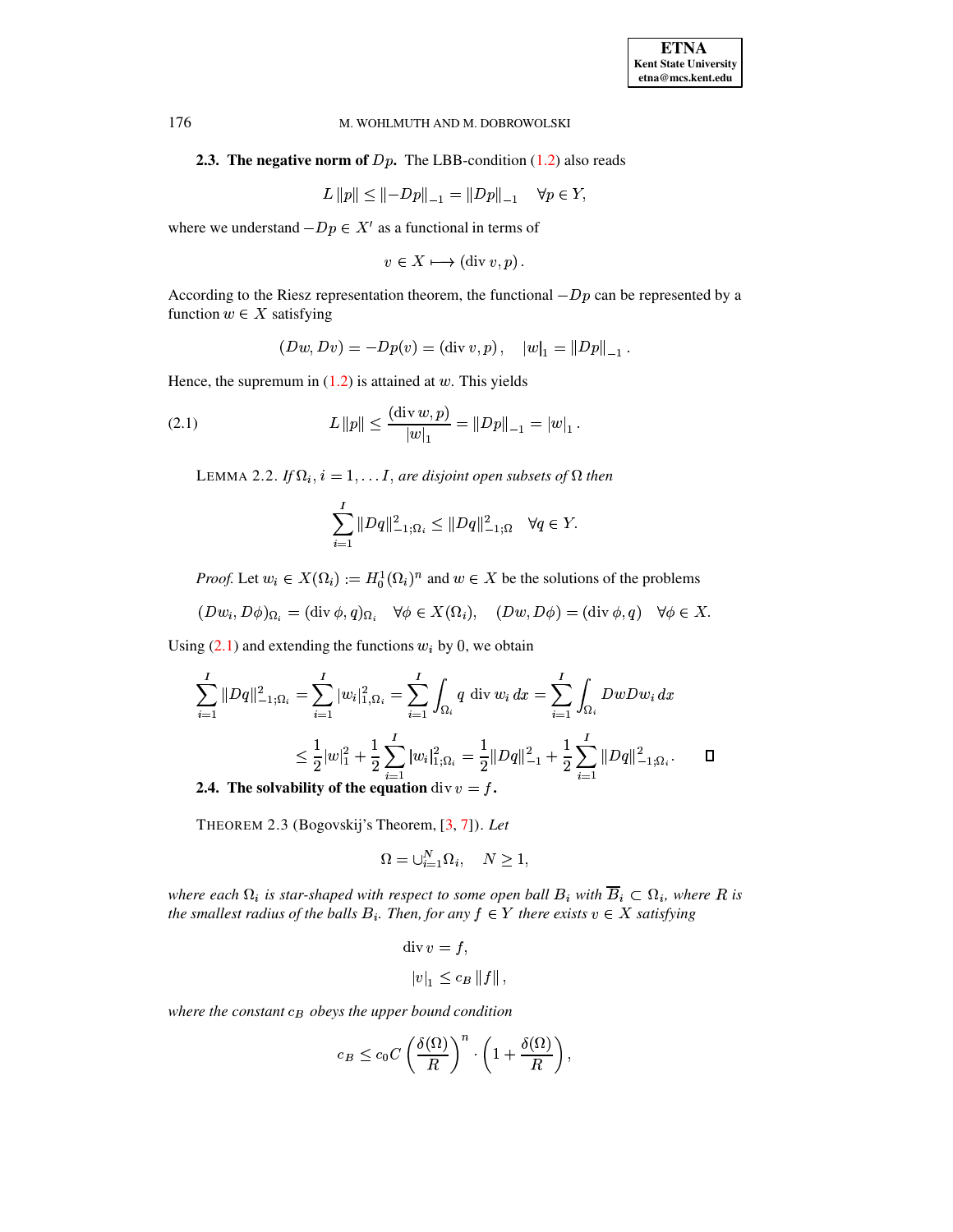with constants  $c_0 = c_0(n)$  and  $C = C(\mu(\Omega_i))$ . An explicit expression for C is given in [7]. Proof. See [7, Chapter III.3]. п

Bogovskij's Theorem 2.3 bears directly on the divergence operator and the solvability of the constraint div  $u = g$ , whereas the LBB-condition is related to its adjoint operator, namely the gradient  $-D$ , and is essential for the existence of a pressure function p. As we show in the following, these two points of view are mutually equivalent.

Considering the divergence and gradient operators on the quotient space  $\ddot{X} = X/\ker(\text{div})$ , we obtain

$$
T = \text{div} : \tilde{X} \to Y,
$$
  

$$
T' = -D : Y' \to \tilde{X}',
$$

where both  $T$  and  $T'$  are bijective operators with norms

$$
||T|| = c_B,
$$
  $||T'|| = \frac{1}{L}.$ 

Since  $T$  and  $T'$  are adjoint operators, these norms have to be equal,

<span id="page-4-1"></span>
$$
\frac{1}{L} = c_B
$$

Equation (2.2) is noteworthy since the domain dependency of  $c_B$  (expressed by its upper bound in Theorem 2.3) transfers to  $L$ .

By definition, the LBB-condition assures that the gradient  $-D$  has a closed range  $\mathcal{R}(D)$ . According to the closed range theorem,  $\mathcal{R}$ (div) is also closed and given by

$$
\mathcal{R}(\text{div}) = \text{ker}(D)^0 \cong Y,
$$

where  $\ker(D)^0$  denotes the annihilator of  $\ker(D)$ . With these results in mind, one can easily prove the unique solvability of the Stokes problem, as for example done in  $[7]$ . We omit these details and continue with deriving some a-priori bounds.

# 3. Regularity results.

<span id="page-4-0"></span>**3.1. Standard regularity results.** For  $g \in Y$ , according to Theorem 2.3 there exists  $u_q \in X$  with

$$
\text{div } u_g = g, \quad |u_g|_1 \leq c_B \|g\|.
$$

Then, the solution u of the Stokes equations (1.1) for given  $g \in Y$  can be split into  $u =$  $u_0 + u_g$  with  $u_0 \in X_0$ . By the Riesz representation theorem such a  $u_0$  exists and is uniquely defined by the solution of

$$
(Du_0, Dv) = (f, v) - (Du_g, Dv), \quad \forall v \in X_0.
$$

Taken together, we obtain the following estimate for  $|u|_1$ ,

$$
u|_1 \le |u_0|_1 + |u_g|_1
$$
  
 
$$
\le c_P ||f|| + 2c_B ||g||.
$$

Now  $(2.2)$  provides the same bound in terms of the LBB-constant,

<span id="page-4-2"></span>(3.1) 
$$
|u|_1 \leq c_P \|f\| + \frac{2}{L} \|g\|.
$$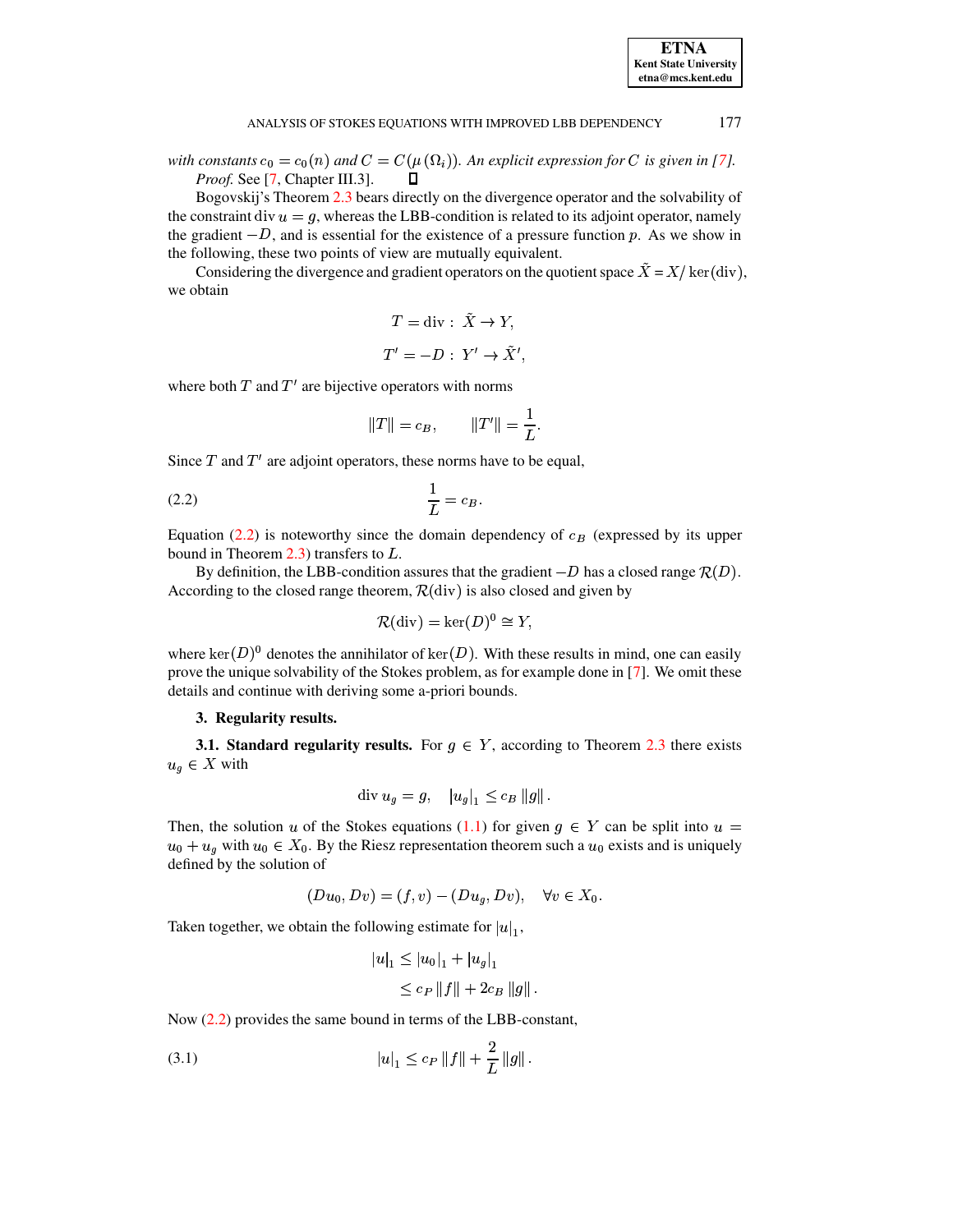The next inequality follows immediately from  $(1.2)$ ,  $(1.1a)$ , and  $(3.1)$ . It shows the LBB dependency of the pressure bound.

$$
||p|| \leq \frac{1}{L} \sup_{v \in X} \frac{(\text{div } v, p)}{|v|_1}
$$
  
\n
$$
\leq \frac{1}{L} \sup_{v \in X} \frac{(Du, Dv) - (f, v)}{|v|_1}
$$
  
\n
$$
\leq \frac{1}{L} (|u|_1 + c_P ||f||)
$$
  
\n
$$
\leq \frac{c}{L} \left( c_P ||f|| + \frac{1}{L} ||g|| \right).
$$

We cite, without proof, important results on regularity of higher order,  $m \geq 2$ , which can be found in  $[7]$ .

THEOREM 3.1 (*m*-Regularity). If  $f \in H^{m-2}(\Omega)$ ,  $g \in H^{m-1}(\Omega)$  and

1.  $\Omega$  is a convex polygon (n = 2 and m = 2) or

2.  $\partial\Omega \in C^m$ .

then the Stokes problem is m-regular, i.e., it obeys

$$
||u||_{m} + ||p||_{m-1} \leq \frac{c}{L} (||f||_{m-2} + ||g||_{m-1}).
$$

In the following, especially the case  $m = 2$  is important to us since it is used in the duality approach on  $||u - u_h||$ . All common a-priori estimates of the solution  $(u, p)$  depend on  $L$ ; therefore, we now want to elucidate the domain dependency of  $L$ .

**3.2. Refined regularity results.** We first define a modified 2-regularity that allows us to give a 2-regularity estimate which solely depends on local LBB-constants  $L_i$ , i.e., we may think of  $\Omega$  as an open covering of its parts  $\Omega_i$ , chosen such that all constants  $L_i$  are independent of the aspect ratio of  $\Omega$ .

<span id="page-5-0"></span>DEFINITION 3.2 (Local 2-Regularity). Let  $\{\tilde{\Omega}_i\}$  be an open covering of  $\overline{\Omega}_i$ , such that  $\Omega_i$ , which is given by  $\Omega_i = \tilde{\Omega}_i \cap \Omega$ , has diameter  $\delta(\Omega_i)$  and is star-shaped with respect to a ball of radius  $R_i$ . Furthermore, let  $\{\phi_i\}$  be a partition of unity with respect to  $\{\Omega_i\}$ . The open covering  $\{\tilde{\Omega}_i\}$  of  $\Omega$  is called **locally 2-regular** if and only if the Stokes problems

$$
-\Delta u_i + Dp_i = f_i \quad \text{in } \Omega_i,
$$
  
div  $u_i = g_i \quad \text{in } \Omega_i,$   
 $u_i = 0 \quad \text{on } \partial\Omega_i,$ 

are regular in the following sense: There exists a constant  $c_i$ , such that for all  $f_i \in L^2(\Omega_i)^n$ and  $g_i \in H^1(\Omega_i) \cap Y(\Omega_i)$  the weak solution  $(u_i, p_i) \in H_0^1(\Omega_i)^n \times L_0^2(\Omega_i)$  is in  $H^2(\Omega_i)^n \times$  $H^1(\Omega_i)$  and satisfies

$$
||u_i||_{2;\Omega_i} + ||p_i||_{1;\Omega_i} \leq c_i(||f_i||_{\Omega_i} + ||g_i||_{1;\Omega_i}).
$$

REMARK 3.3. For instance, for a channel domain  $\omega \times (0, k)$ ,  $k \in \mathbb{N}$ , we can choose  $\Omega_i = \tilde{\omega} \times (i-1, i+1), 0 \le i \le k$ , where  $\omega \subset \subset \tilde{\omega}$ . Then  $\max_i c_i$  is independent of k.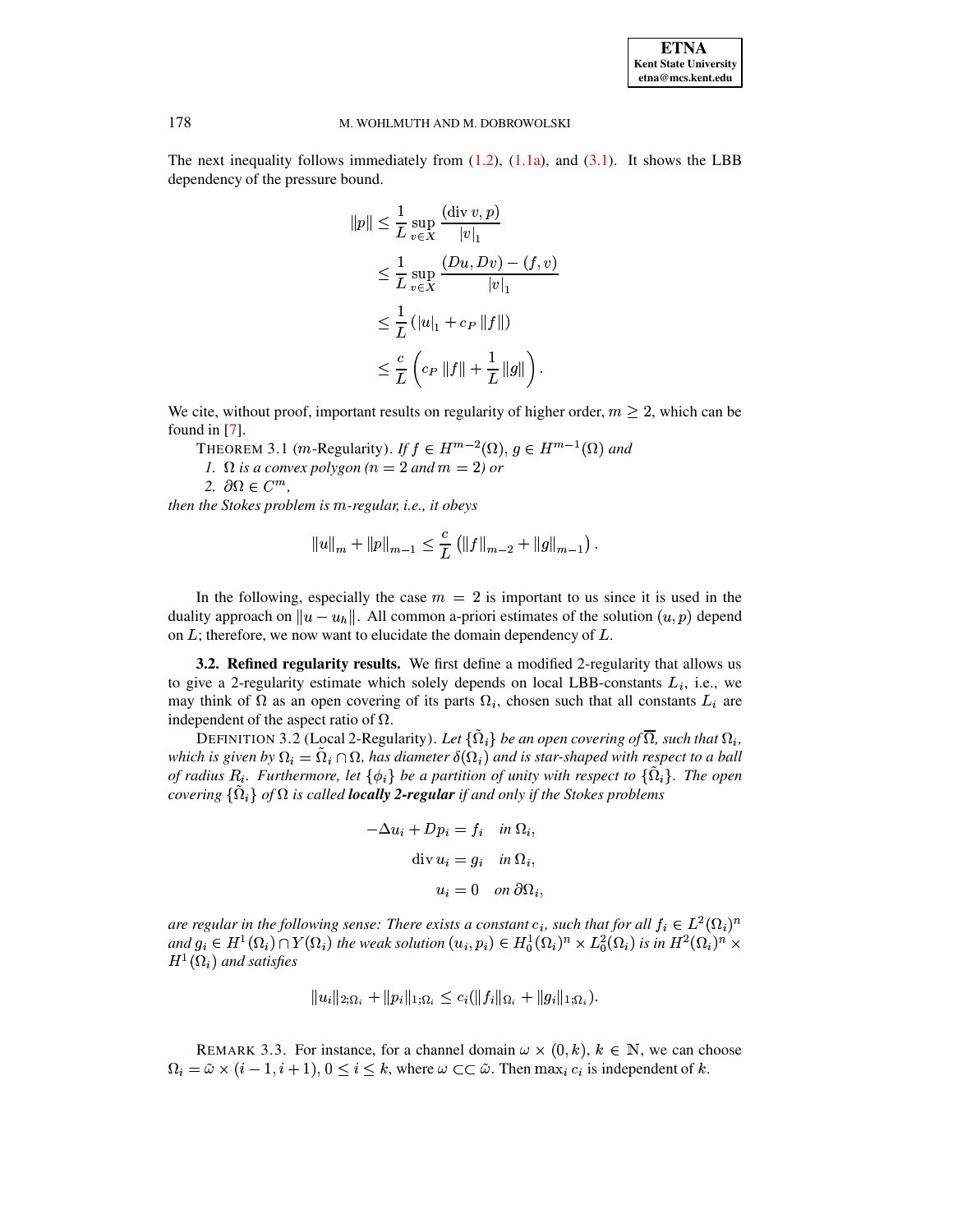<span id="page-6-0"></span>Later on, the next definition proves to be a good criterion for an improved LBB dependency.

DEFINITION 3.4 (Locally Balanced Flow). The Stokes problem has locally balanced **flow** if and only if there exists a partition  $\{\bar{\Omega}_i\}$  of  $\Omega$  with LBB-constants  $L_i$  independent of the aspect ratio a of  $\Omega$  and g satisfies

$$
\int_{\Omega_i} g\,dx=0 \quad \forall \Omega_i
$$

We now discuss a lemma about the class of Stokes problems with locally balanced flow to emphasize its advantage.

<span id="page-6-1"></span>LEMMA 3.5. If the Stokes problem has locally balanced flow, then  $|u|_1$  can be estimated as follows:

$$
|u|_1 \leq c_{LB}(\|f\| + \|g\|),
$$

where  $c_{LB}$  depends solely on  $\Omega_i$  and  $L_i$ , used in Definition 3.2, and Poincaré's constant  $c_P$ . *Proof.* Setting  $v = u$ ,  $q = p$  in (1.1) results in

$$
|u|_1^2 = (f, u) + (g, p).
$$

The conditions on g allow us to insert  $p_i := \frac{1}{\mu(\Omega_i)} \int_{\Omega_i} p \, dx$  in the following derivation.

$$
(g, p) = \int_{\Omega} pg \, dx = \sum_{i} \int_{\Omega_i} pg \, dx = \sum_{i} \int_{\Omega_i} (p - p_i)g \, dx
$$
  

$$
\leq \sum_{i} ||p - p_i||_{\Omega_i} ||g||_{\Omega_i}.
$$

Since  $(p - p_i) \in L_0^2(\Omega_i)$ , we apply the LBB-condition (1.2) for  $p - p_i$  on  $\Omega_i$  and then use Lemma  $2.2$  and  $(1.1a)$  to obtain

$$
(g, p) \le \sum_{i} \frac{1}{L_{i}} \|g\|_{\Omega_{i}} \|Dp\|_{-1; \Omega_{i}}
$$
  
\n
$$
\le \max_{i} \left(\frac{1}{L_{i}}\right) \|g\| \left(\sum_{i} \|Dp\|_{-1; \Omega_{i}}^{2}\right)^{1/2}
$$
  
\n
$$
\le c \|g\| \sup_{v \in X} \frac{(\text{div } v, p)}{|v|_{1}}
$$
  
\n
$$
\le c \|g\| \sup_{v \in X} \frac{(Du, Dv) - (f, v)}{|v|_{1}}
$$
  
\n
$$
\le c \|g\| (|u|_{1} + c_{P} \|f\|).
$$

Using the above inequality together with Young's and Poincaré's inequality we finally get the following desired result

$$
|u|_1^2 = (f, u) + (g, p) \le c_{\text{LB}} \left( ||f||^2 + ||g||^2 \right). \qquad \Box
$$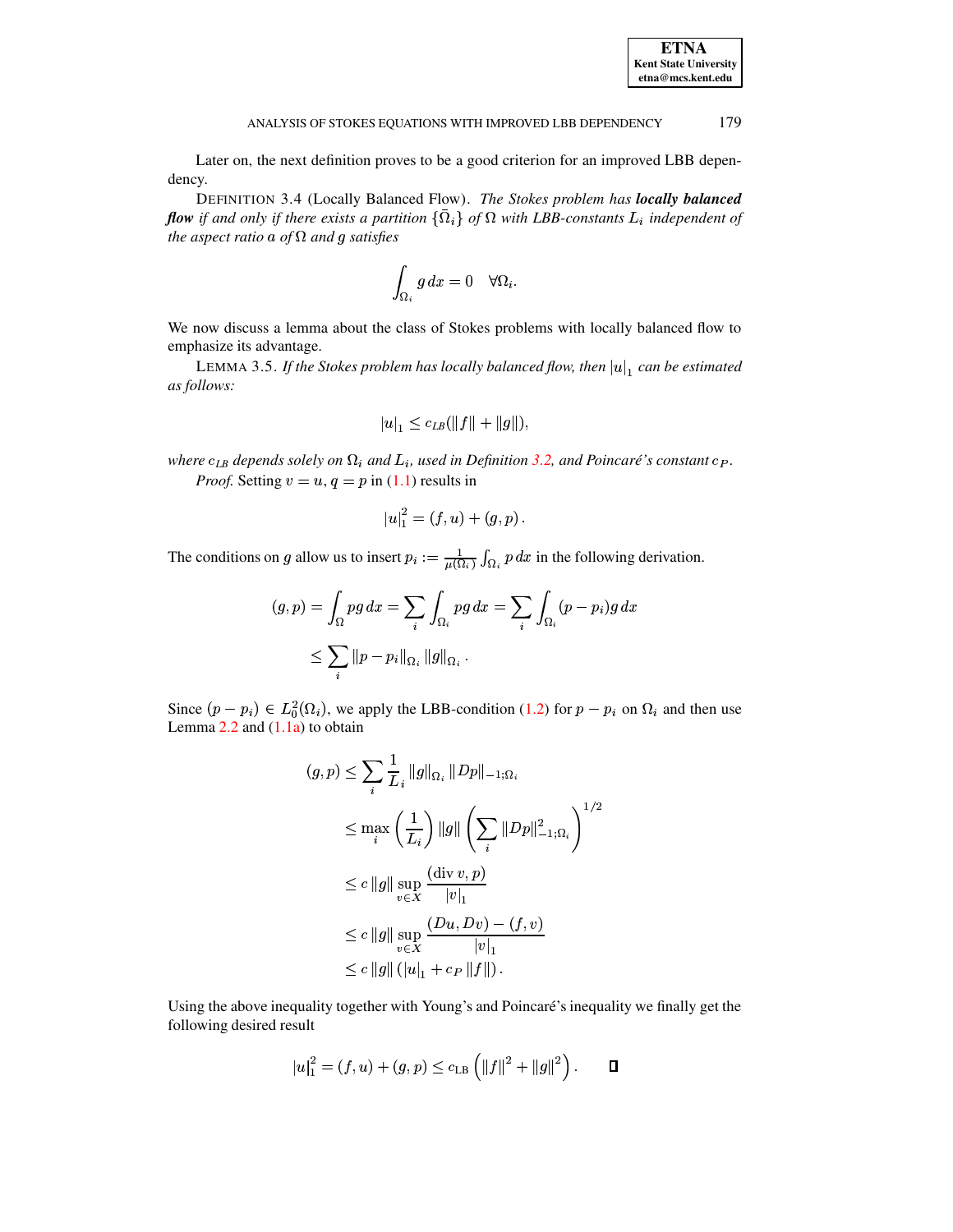Later in this paper, we will need estimates for dual problems according to Aubin and Nitsche. These problems, in general, do not have locally balanced flow. For these cases, we provide the following definitions.

DEFINITION 3.6. Let  $c_1 = c_1(f,g)$  be defined by

$$
c_1 = \frac{|u|_1}{(\|f\| + \|g\|)},
$$

for given Stokes problems with data  $f, g$  and solution  $u, p$ .

DEFINITION 3.7 (Worst Case Regularity Constant  $c_R(\Omega)$ ). Let  $c_R(\Omega)$  be the supremum of the constants  $c_1$  with respect to all possible Stokes problems in  $\Omega$ .

REMARK 3.8. In general,  $c_R(\Omega)$  is bounded by  $\frac{c}{L}$ , yet in the case of a simple channel, the example of Section  $3.3$  suggests the dependency

$$
c_R(\text{channel}) \sim \frac{1}{\sqrt{L}}.
$$

In case of locally 2-regular domains, the following theorem shows that the LBB dependency appears only in terms of  $|u|_1$ .

THEOREM 3.9. Assuming that  $\Omega$  is locally 2-regular according to Definition 3.2, the weak solution  $(u, p) \in X \times Y_0$  of the Stokes problem

<span id="page-7-0"></span>
$$
-\Delta u + Dp = f, \quad \text{div } u = g,
$$

with boundary condition  $u = 0$  on  $\partial\Omega$  is in  $H^2(\Omega)^n \times H^1(\Omega)$ . Furthermore, we obtain

$$
||u||_2 + |p|_1 \le c \left( ||f|| + ||g||_1 + |u|_1 \right),
$$

with c independent of the LBB-constant L.

*Proof.* Let  $\{\phi_i\}$  be the partition of unity from Definition 3.2. Then, we define  $f_i, g_i$  as the data of the Stokes problem with solution  $(u\phi_i, (p-p_i)\phi_i)$  on  $\Omega_i$  and  $p_i := \frac{1}{\mu(\Omega_i)} \int_{\Omega_i} p dx$ :

$$
-\Delta(u\phi_i) + D((p - p_i)\phi_i) = f_i,
$$
  
div $(u\phi_i) = g_i.$ 

Then  $f_i, g_i$  satisfy the bounds

$$
||f_i|| \leq ||f||_{\Omega_i} + c ||u||_{1;\Omega_i} + c ||p - p_i||_{\Omega_i},
$$
  

$$
||g_i||_1 \leq c ||u||_{1;\Omega_i} + c ||g||_{1;\Omega_i}.
$$

Since  $(p - p_i) \in L_0^2(\Omega_i)$ ,  $||p - p_i||_{\Omega_i}$  can be estimated using a local inf-sup condition on  $\Omega_i$ as follows:

$$
\begin{split} ||p - p_i||_{\Omega_i} &\leq \frac{1}{L_i} \sup_{v \in H_0^{1,2}(\Omega_i)} \frac{(v, D(p - p_i))}{|v|_1} \\ &= \frac{1}{L_i} \sup_{v \in H_0^{1,2}(\Omega_i)} \frac{(v, f + \Delta u)}{|v|_1} \leq \frac{1}{L_i} \left( |u|_{1;\Omega_i} + c_{P_i} ||f||_{\Omega_i} \right). \end{split}
$$

Now, using Definition 3.2, we have

$$
||u\phi_i||_{2;\Omega_i}^2 + ||(p-p_i)\phi_i||_1^2 \leq c \left( ||f||_{\Omega_i}^2 + ||u||_{1;\Omega_i}^2 + ||g||_{1;\Omega_i}^2 \right).
$$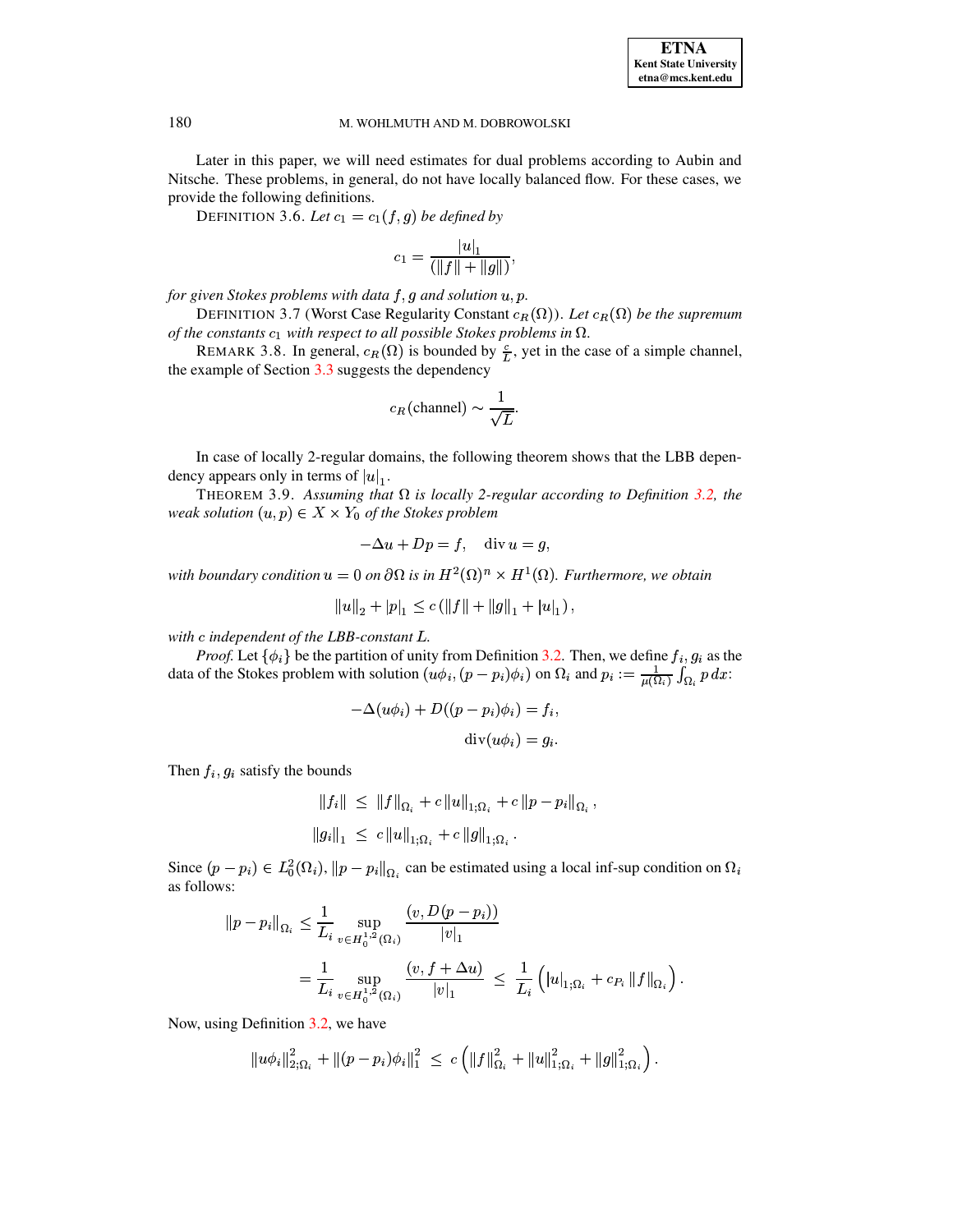Summation over  $i$  results in

$$
||u||_2^2 + |p|_1^2 \le \sum_i (||u\phi||_{2;\Omega_i}^2 + ||(p - p_i)\phi_i||_1^2)
$$
  
\n
$$
\le c' (||f||^2 + ||g||_1^2 + ||u||_1^2)
$$
  
\n
$$
\le c (||f||^2 + ||g||_1^2 + |u|_1^2),
$$

with  $c = c' \cdot (1 + c_p)^2$  independent of the LBB-constant L and hence, also independent of the aspect ratio of the domain  $\Omega$ . П

Clarified by Theorem 3.9 and purged by virtue of Lemma 3.5 we finally obtain the primary result of this section as follows.

<span id="page-8-0"></span>COROLLARY 3.10. If  $\Omega$  is locally 2-regular and the Stokes problem has locally balanced flow, then the estimate

$$
||u||_2 + |p|_1 \le c \left( ||f|| + ||g||_1 \right)
$$

holds independent of the LBB-constant L and the aspect ratio a of  $\Omega$ .

*Proof.* This corollary follows immediately from Lemma 3.5 and Theorem 3.9.

# $\Box$

REMARK 3.11. Besides its obvious advantage of estimating  $u$  and  $p$ , we obtain an important application for the case  $g = 0$ . This allows us to use the dual problem according to Aubin and Nitsche with data  $f = u - u_h$ ,  $g = 0$ , and hence to refine the  $L^2$ -approximation of u. Unfortunately, a similar approach to the  $L^2$ -approximation of p would require a dual problem with  $f = 0$  and  $g = p - p_h$ . Since we cannot assume this dual problem to have locally balanced flow, the improvement fails at this point.

The following example shows a Stokes problem which does not have locally balanced flow. Yet even in this case an explicitly calculated bound for  $|u|_1$  in combination with Theorem 3.9 delivers an improved LBB dependency.

<span id="page-8-1"></span>3.3. Example: Free channel flow. We now take a look at an example without locally balanced flow, i.e., with  $c_{LB}$  depending on  $L$ . For the sake of simplicity, we choose the stretched domain  $\Omega = (0, a) \times (0, 1) \subset \mathbb{R}^2$  and the subdomain  $\Omega_0 = \left(\frac{a-a_0}{2}, a - \frac{a-a_0}{2}\right) \times$  $(0,1) \subset \mathbb{R}^2$  according to Figure 3.1. In particular, we are interested in very long domains with  $a \approx a_0$ . Since fluids are almost incompressible, a realistic possibility of a non-vanishing constraint term g is in the form of sources  $g_+$  and drains  $g_-$  to model inflow and outflow. Obviously, these sources and drains mainly appear at the ends of the channel and thus, are separated by a distance of about the aspect ratio  $a \approx a_0$ . Here, source  $g_+$  and drain  $g_-$  can be of arbitrary shape, but we assume  $g_{+}$  to vanish outside the subdomain  $\Omega_{+}$  and  $g_{-}$  to vanish outside the subdomain  $\Omega_{-}$ . Thus we get

$$
g = \begin{cases} g_+, & \text{in } \Omega_+, \\ g_-, & \text{in } \Omega_-, \\ g_0, & \text{in } \bar{\Omega}_0, \end{cases}
$$

and  $g$ <sub>-</sub> and  $g$ <sub>+</sub> satisfy the relation

$$
\int_{\Omega} g_{-} d(x, y) = \int_{\Omega} g_{-} d(x, y) = - \int_{\Omega} g_{+} d(x, y) = - \int_{\Omega} g_{+} d(x, y),
$$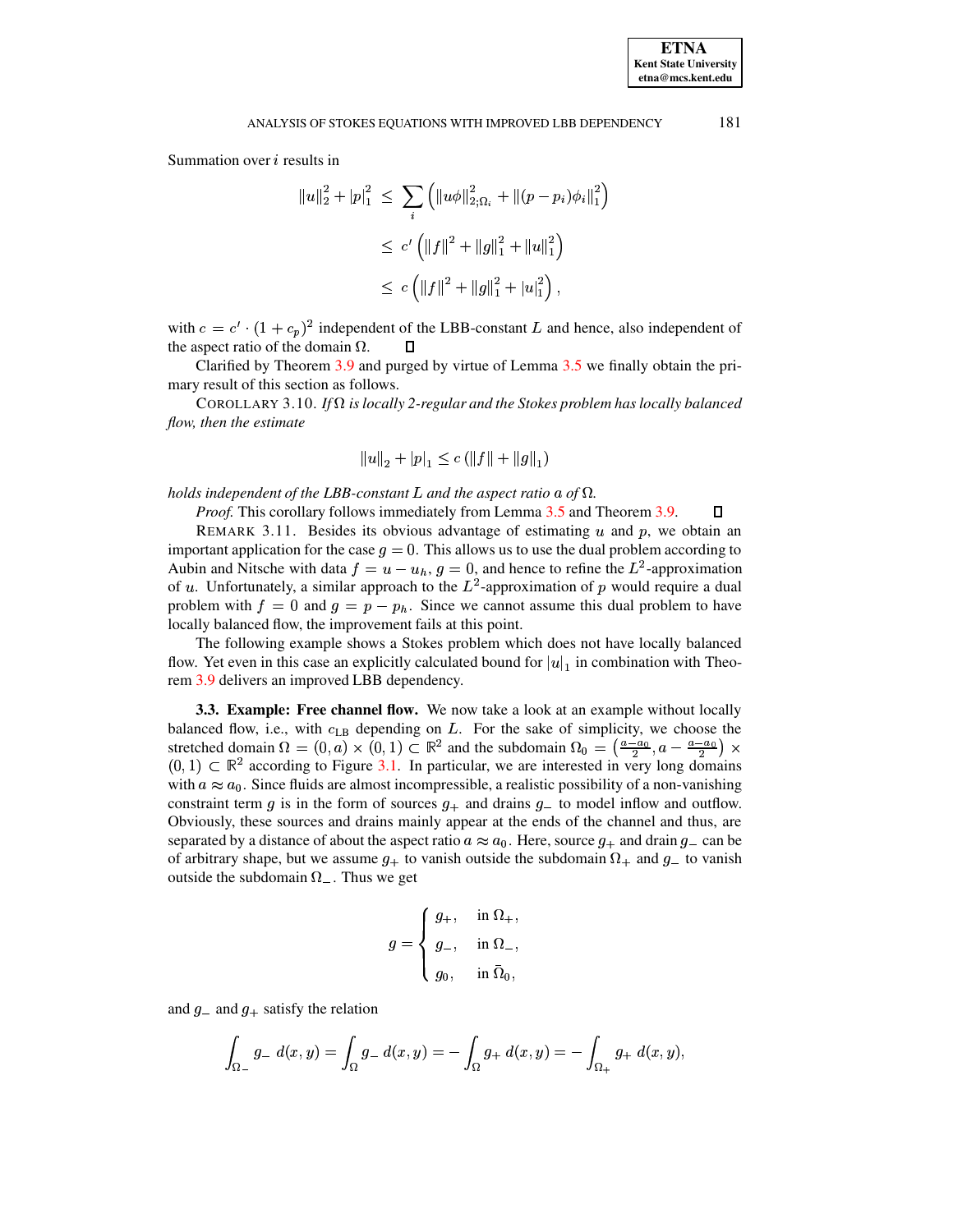

<span id="page-9-0"></span>FIG. 3.1. Stokes problem with maximally separated in- and outflow on a channel domain with aspect ratio a and  $a \approx a_0$  for long channels.

where the chosen nomenclature suggests predominantly positive values for the source  $q_{+}$  and negative values for the drain  $g_{-}$ .

Note that the chosen case promises a very large constant  $c_{LB}$ , because it has a constraint term g that vanishes on most parts of the channel domain  $\Omega$ . Consequently, the support of g does not increase together with the integration area and the aspect ratio  $a$  of  $\Omega$ , when the length of the channel is increased. In fact, we will see that the enlargement of the integration area lets  $|u|_1$  increase with the aspect ratio, which has to be compensated by an LBB dependency of the constant  $c_{LB}$ , since g is chosen independent of  $a_0$ .

Within this setup, we want to model a force-free flow  $u_x(x, y) = u_x(y), u_y(x, y) \equiv 0$  in  $\Omega_0$  with zero boundary conditions on both vertical ends  $(y = 0 \lor y = 1)$  of the channel. At both horizontal ends of  $\Omega_0$  we only require

$$
\int_{\partial\Omega_0}u_x d\sigma=0
$$

The latter is satisfied since the flow profile does not change along the channel. In order to obtain zero boundary conditions all over  $\partial\Omega$  we add domains  $\Omega_+$  and  $\Omega_-$  with appropriate source  $q_+$  and drain  $q_-$  to model the connection between zero boundary conditions on  $\partial\Omega$ and the flow profile at both ends of  $\Omega_0$ . By virtue of  $u(x, y) = (u_x(y), 0)^T$  we are able to explicitly calculate the solution of the present Stokes equations in  $\Omega_0$ . The first Stokes equation

$$
-\Delta u + Dp = 0
$$

simplifies to

$$
-D_{yy}u_x(y) + D_x p = 0,
$$
  
\n
$$
D_y p = 0,
$$
  
\n
$$
\implies -D_{yyy}u_x(y) + D_{xy}p = 0,
$$

where we assumed  $u_x \in C^3(\Omega)$ ,  $p \in C^2(\Omega)$ . Hence, by virtue of  $u(0) = u(1) = 0$ , we have

$$
u = u_x(y) = Ay(y - 1),
$$
  

$$
p = p(x) = -2Ax + c,
$$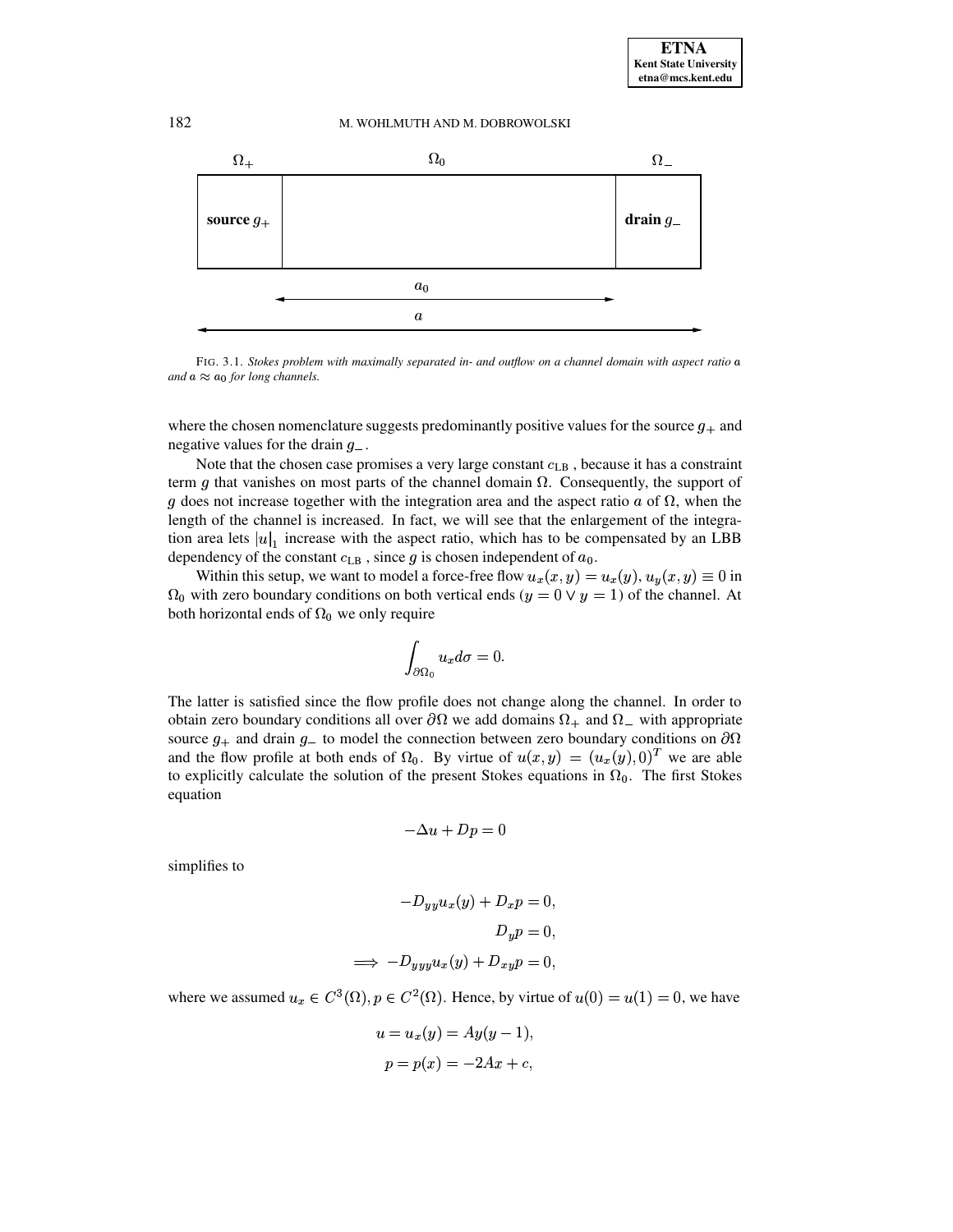| <b>ETNA</b>                  |
|------------------------------|
| <b>Kent State University</b> |
| etna@mcs.kent.edu            |

for any desired flow rate  $A$  and constant pressure  $c$ . That is, we obtain a quadratic flow profile *u* independent of *x* and a pressure *p* depending linearly on *x*. Therefore  $|u|_{1;\Omega_0}$  is proportional to  $\sqrt{a_0}$ : to  $\sqrt{a_0}$ :

$$
|u|_{1;\Omega_0}^2 \leq \int_{\Omega_0} c\ dx \sim a_0 \sim \frac{1}{L}.
$$

By this result, we conclude

$$
|u|_1^2 \sim a \sim \frac{1}{L}.
$$

Since  $||f||$ ,  $||g||_1$  are independent of L, we obtain

$$
c_1 \sim \frac{1}{\sqrt{L}}.
$$

Hence, even in this disadvantageous case an improved 2-regularity result holds by virtue of Theorem [3.9:](#page-7-0)

$$
||u||_2 + |p|_1 \leq \frac{c}{\sqrt{L}} (||f|| + ||g||_1),
$$

where the LBB dependency reduces from  $\frac{1}{L}$  to  $\sqrt{\frac{1}{L}}$ .

Having established all these results, we now concentrate on a discrete approximation of Stokes equations by a finite element method and its associated a-priori error bounds.

**4. FEM setup.** In this section, we are concerned with the approximation of weak Stokes equations  $(1.1)$  by a conforming finite element method (FEM), i.e., we would like to determine the solution  $(u_h, p_h) \in X_h \times Y_h$  of

<span id="page-10-3"></span>
$$
(4.1a) \qquad (Du_h, Dv_h) - (\operatorname{div} v_h, p_h) = (f, v_h) \quad \forall v_h \in X_h,
$$

<span id="page-10-1"></span>(4.1b)  $(\text{div } u_h, q_h) = (g, q_h) \quad \forall q_h \in Y_h,$ 

with finite dimensional spaces  $X_h \subset X, Y_h \subset Y$ . In the following, all constants including the generic constant  $c$  are assumed to be independent of  $h$ .

Similar to the continuous problem, a discrete LBB-condition ensures the solvability of the constraint [\(4.1b\)](#page-10-1) and the existence of a discrete solution of the FEM. Therefore  $(X_h, Y_h)$ is said to be *uniformly stable*, if there exists a constant  $m$ , such that (see [\[8\]](#page-16-2))

<span id="page-10-2"></span>(4.2) 
$$
0 < m \leq L_h = \inf_{q_h \in Y_h} \sup_{v_h \in X_h} \frac{(\text{div } v_h, q_h)}{|v_h|_1 \|q_h\|}.
$$

The following lemma (see [\[8\]](#page-16-2)) provides a criterion for the existence of such a constant  $m$ , although we only need its statement in one direction, namely to ensure the discrete LBBcondition. For this purpose, we consider a linear approximation operator  $\Pi_h \in \mathcal{L}(X, X_h)$ , where  $\mathcal{L}(X, X_h)$  denotes the space of linear operators from X to  $X_h$ . This operator  $\Pi_h \in$  $\mathcal{L}(X,X_h)$  is used in the following lemma and will be an essential part in the derivation of the a-priori estimates in Section [5.](#page-11-0) Its properties are specified in [\(5.2a\)](#page-11-1) and [\(5.2b\)](#page-11-2) in detail.

LEMMA 4.1 (Discrete LBB Condition). *Assume the inf-sup condition holds for the continuous Stokes problem* [\(1.1\)](#page-0-2)*. Then the following two statements are equivalent:*

<span id="page-10-0"></span>*i) The condition [\(4.2\)](#page-10-2) holds.*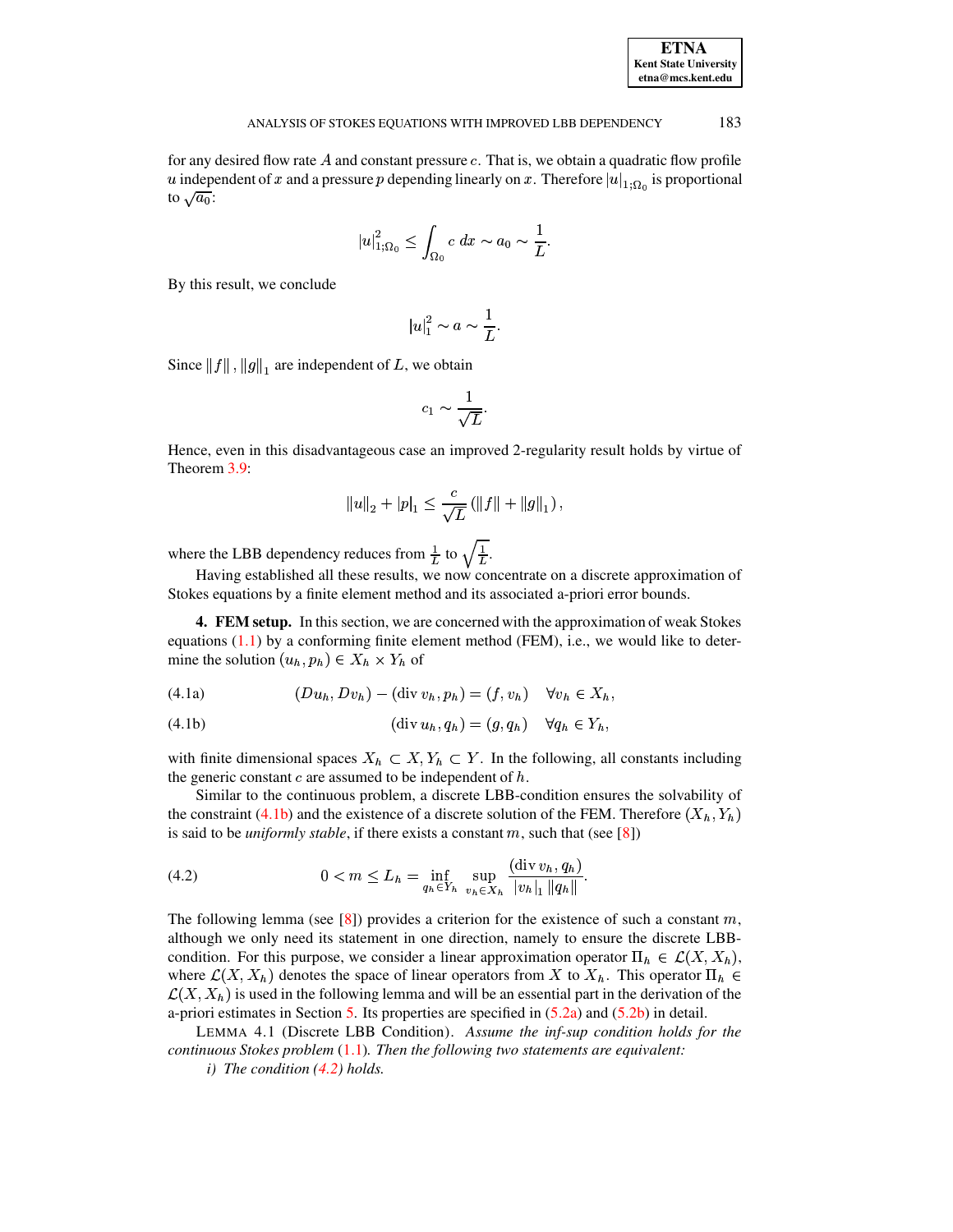*ii*) There exists an operator  $\Pi_h \in \mathcal{L}(X, X_h)$  and a constant  $c_{\Pi}$  satisfying

$$
(\text{div}(v - \Pi_h v), q_h) = 0,
$$
  

$$
|\Pi_h v|_1 \leq c_{\Pi} |v|_1,
$$

*for all*  $v \in X$ ,  $q_h \in Y_h$ . *Proof.* To prove  $i$ )  $\Leftarrow$   $ii$ ), we have, for any  $q_h \in Y_h$ ,

$$
\sup_{v_h \in X_h} \frac{(\text{div } v_h, q_h)}{|v_h|_1} \ge \sup_{v \in X} \frac{(\text{div } \Pi_h v, q_h)}{|\Pi_h v|_1} = \sup_{v \in X} \frac{(\text{div } v, q_h)}{|\Pi_h v|_1}
$$

$$
\ge \sup_{v \in X} \frac{1}{c_{\Pi}} \frac{(\text{div } v, q_h)}{|v|_1} \ge \frac{L}{c_{\Pi}} ||q_h||.
$$

The proof of  $i) \Rightarrow ii)$  can be found in [\[7\]](#page-16-0).

With these preparations we can now approach the a-priori estimates of the approximation errors of the FEM.

 $\Box$ 

<span id="page-11-0"></span>**5. A-priori error bounds.** In this section, we investigate the convergence of the discrete FEM solution. Hereby, the error relations

<span id="page-11-8"></span><span id="page-11-6"></span>
$$
(5.1a) \qquad (D(u - u_h), Dv_h) = (\text{div } v_h, p - p_h) \quad \forall v_h \in X_h,
$$

<span id="page-11-3"></span>
$$
(5.1b) \qquad (\operatorname{div}(u - u_h), q_h) = 0 \qquad \forall q_h \in Y_h,
$$

which we obtain by subtracting the FEM formulation  $(4.1)$  from the Stokes problem  $(1.1)$ , are an important tool to estimate error bounds for both  $u - u_h$ ,  $p - p_h$  and their derivatives. The derived results are independent of the chosen conforming FEM as long as it is based on a uniformly regular discretization. For example, the latter is required to have approximation operators with the desired properties. The operator  $\Pi_h \in \mathcal{L}(X, X_h)$  was already used in Lemma [4.1,](#page-10-0) and a similar one is needed for the pressure spaces Y and  $Y_h$ . We therefore assume that there exist approximation operators  $\Pi_h \in \mathcal{L}(X, X_h)$ ,  $S_h \in \mathcal{L}(Y, Y_h)$ , and  $k_{\text{max}} \geq 1$ , which comply with the requirements

<span id="page-11-5"></span><span id="page-11-1"></span>(5.2a) 
$$
(\text{div}(v - \Pi_h v), q_h) = 0 \qquad \forall q_h \in Y_h,
$$

<span id="page-11-2"></span>(5.2b) 
$$
|v - \Pi_h v|_l \le ch^k |v|_{k+l} \quad \forall k = 0, ..., k_{\max}, l = 0, 1,
$$

<span id="page-11-4"></span>(5.2c) 
$$
|q - S_h q|_l \le ch^k |q|_{k+l} \quad \forall k = 0, ..., k_{\text{max}}, l = 0, 1,
$$

<span id="page-11-7"></span>for all  $v \in X, q \in Y$ .

REMARK 5.1. Note that Condition  $(5.2a)$ , together with error relation  $(5.1b)$ , involves

$$
(5.3) \qquad (\text{div}(\Pi_h u - u_h), q_h) = 0 \quad \forall q_h \in Y_h.
$$

The existence of such operators is discussed in [\[9\]](#page-16-3), including an explicit expression for these operators in case of low-degree finite elements. For example, in case of the Mini-Element [\[1\]](#page-15-4) one can use the approximation operator by Scott-Zhang [\[10\]](#page-16-4) on each macro element to obtain the properties [\(5.2b\)](#page-11-2)-[\(5.2c\)](#page-11-4) and locally add appropriate constants to fulfill condition [\(5.2a\)](#page-11-1).

In the following, we implicitly assume that  $\Omega$ , and consequently  $u, p$ , provide sufficient regularity. Especially,  $\Omega$  is assumed to be a Lipschitz domain. This guarantees the existence of a locally 2-regular open covering of  $\Omega$ .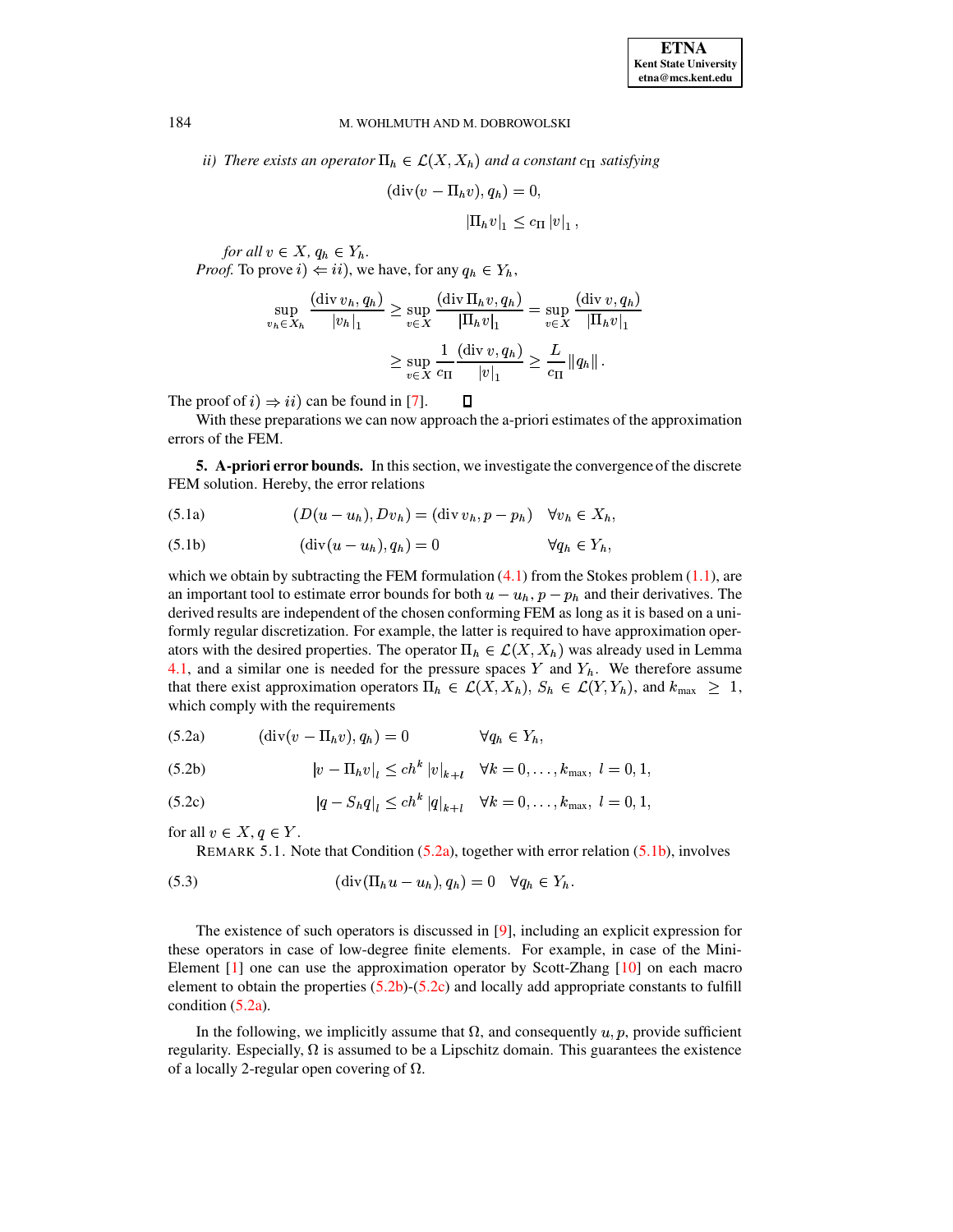**5.1. Approximation of**  $Du$  and  $u$ . The above setup, consisting of the refined regularity estimates and appropriate approximation operators, allows us to state the following error bounds for our discrete solutions.

THEOREM 5.2. Let the conditions of  $(5.2)$  be fulfilled, then the discrete solution satisfies

<span id="page-12-3"></span>
$$
|u - u_h|_1 \le ch^k (|u|_{k+1} + |p|_k),
$$
  

$$
||u - u_h|| \le ch |u - u_h|_1 + ch^{k+1} |p|_k \le ch^{k+1} (|u|_{k+1} + |p|_k).
$$

In both cases the constants  $c$  are independent of  $L$ .

*Proof.* We start by employing error relations (5.1) with  $v_h = \prod_h u - u_h$ , and we have

$$
|u - u_h|_1^2 = (D(u - u_h), D(u - \Pi_h u)) + (D(u - u_h), D(\Pi_h u - u_h))
$$
  
=  $(D(u - u_h), D(u - \Pi_h u)) + (\text{div}(\Pi_h u - u_h), p).$ 

Using  $(5.1)$ , approximation properties  $(5.2b)$  and  $(5.2c)$ , and finally Young's inequality, we obtain

$$
|u - u_h|_1^2 = (D(u - u_h), D(u - \Pi_h u)) + (\text{div}(\Pi_h u - u_h), p - S_h p)
$$
  
\n
$$
\leq |u - \Pi_h u|_1 |u - u_h|_1 + (|u - \Pi_h u|_1 + |u - u_h|_1) ||p - S_h p||
$$
  
\n
$$
\leq \frac{1}{2} |u - u_h|_1^2 + ch^{2k} (|u|_{k+1}^2 + |p|_k^2),
$$

which proves the first part of the theorem. To approach the  $L^2$ -estimate and hence to prove the second part, we define the dual problem with associated solution  $(\omega, \phi) \in X \times Y$  according to Aubin and Nitsche:

<span id="page-12-1"></span><span id="page-12-0"></span>(5.4a) 
$$
(Dv, D\omega) - (\text{div } v, \phi) = (u - u_h, v) \quad \forall v \in X
$$

<span id="page-12-2"></span>
$$
(5.4b) \t\t (div \omega, q) = 0 \t\t \forall q \in Y.
$$

Here, we start with (5.4a) and  $v = u - u_h$ ,

$$
||u - u_h||^2 = (D(u - u_h), D\omega) - (\text{div}(u - u_h), \phi),
$$

and then employ error relation  $(5.1a)$  for the dual problem  $(5.4)$  and error relation  $(5.1b)$  for the original Stokes problem  $(4.1)$  to yield

$$
||u - u_h||^2 = (D(u - u_h), D(\omega - \Pi_h \omega))
$$
  
+  $(\operatorname{div} \Pi_h \omega, p - p_h) - (\operatorname{div} (u - u_h), \phi - S_h \phi).$ 

Using  $(5.2a)$  and  $(5.4b)$  results in

$$
(\operatorname{div} \Pi_h \omega, p - p_h) = (\operatorname{div} (\Pi_h \omega - \omega), p - p_h)
$$
  
= 
$$
(\operatorname{div} (\Pi_h \omega - \omega), p - S_h p).
$$

Taken together, we obtain

$$
||u - u_h||^2 \le |u - u_h|_1 (|\omega - \Pi_h \omega|_1 + ||\phi - S_h \phi||) + |\omega - \Pi_h \omega|_1 ||p - S_h p||
$$
  
 
$$
\le |u - u_h|_1 ch (|\omega|_2 + |\phi|_1) + ch^{k+1} |\omega|_2 |p|_k,
$$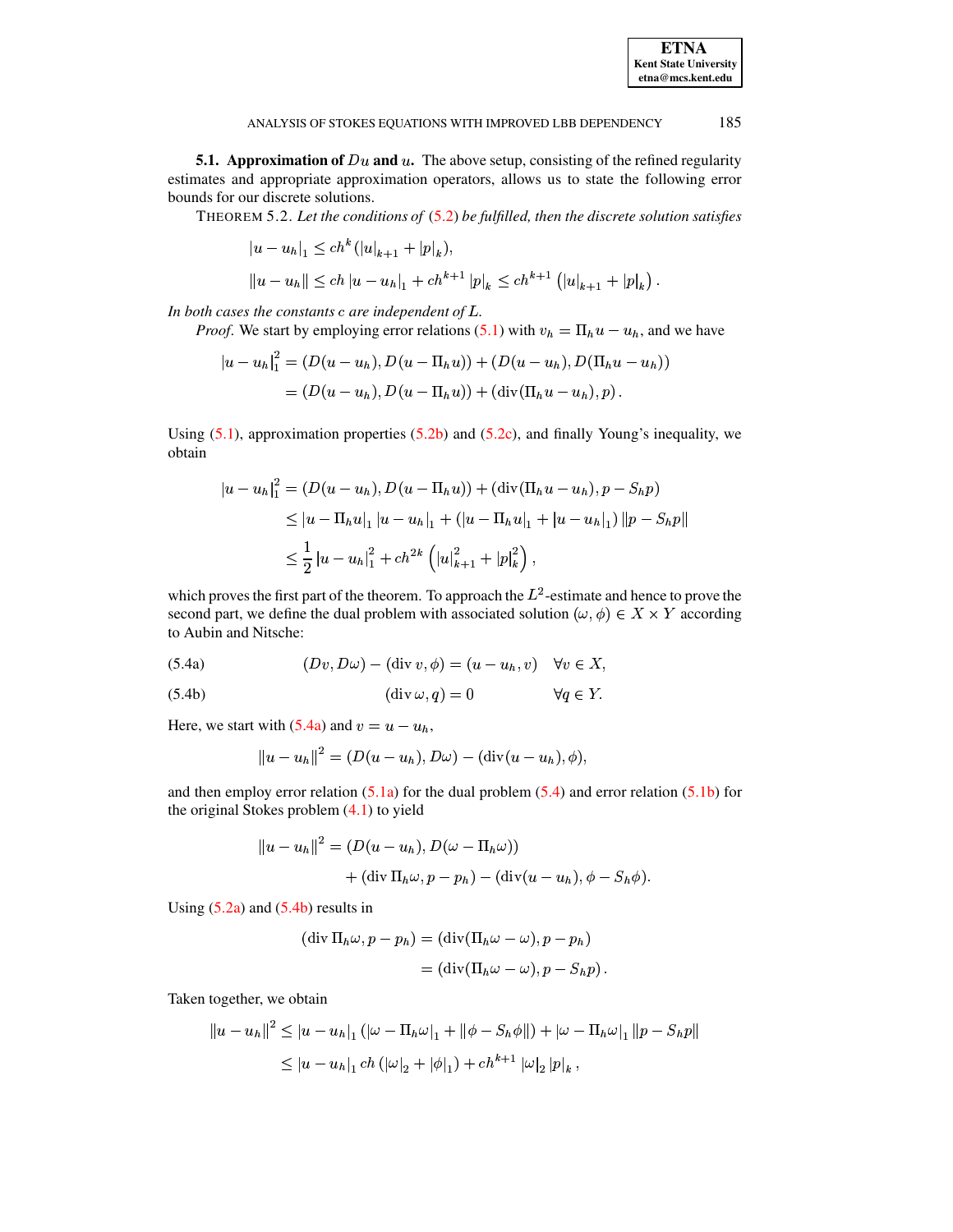which finally reveals

 $\|u-u_h\|^2 \leq c\, \|u-u_h\| \left( h\, |u-u_h|_1 + h^{k+1} \, |p|_k \right) \, ,$ 

due to [\(5.2\)](#page-11-5) and Corollary [3.10.](#page-8-0)

As we have seen, the result for  $|u - u_h|_1$  was obtained solely by using the properties of reviously defined approximation operators. However, the estimate of  $||u - u_h||$  requires the previously defined approximation operators. However, the estimate of  $||u - u_h||$  requires an auxiliary problem with homogeneous constraint  $g = 0$ . Therefore we can eliminate the dependency on L for arbitrary g as soon as  $\Omega$  is 2-regular. As it will become clear below, a similar result for  $\|p - p_h\|$  would require Corollary [3.10](#page-8-0) without any assumptions on g.

**5.2. Approximation of p and** Dp. Firstly, we look for more promising norms to measure the pressure error with improved LBB dependency. Secondly, we use these results to estimate the  $L^2$ -norm of the pressure error.

Since the LBB-condition suggests

$$
||p - p_h|| \leq \frac{1}{L} ||D(p - p_h)||_{-1},
$$

the negative norm seems to be a reasonable candidate for an LBB-free error bound. Indeed, we find a result comparable to the one for  $|u - u_h|_1$  and obtain the following lemma for arbitrary  $g \in L_0^2(\Omega)$ . arbitrary  $g \in L_0^2(\Omega)$ .

<span id="page-13-1"></span>LEMMA 5.3. *The approximation error of the pressure gradient* <sup>4</sup><sup>6</sup> *in its negative norm can be estimated by*

$$
||D(p-p_h)||_{-1} \le ch^k (||p||_k + |u||_{k+1}).
$$

*Proof.* Just by the definition of the negative norm, we obtain

$$
||D(p - p_h)||_{-1} = \sup_{v \in X} \frac{(\text{div } v, p - p_h)}{|v|_1} \n\le \sup_{v \in X} \left( \frac{(\text{div}(v - \Pi_h v), p - p_h)}{|v|_1} + \frac{(\text{div } \Pi_h v, p - p_h)}{|v|_1} \right) \n\le \sup_{v \in X} \left( \frac{||v - \Pi_h v|| |p - S_h p|_1}{|v|_1} + c_\Pi \frac{(\Pi_h v, D(p - p_h))}{|\Pi_h v|_1} \right),
$$

where the last line follows from  $(5.2b)$  and was already used for Lemma [4.1.](#page-10-0) The last steps follow by error relation  $(5.1a)$ , approximation properties  $(5.2b)$  and  $(5.2c)$ , and Theorem [5.2:](#page-12-3)

$$
||D(p - p_h)||_{-1} \le ch^k |p|_k + \sup_{v_h \in X_h} \frac{(Dv_h, D(u - u_h))}{|v_h|_1}
$$
  

$$
\le ch^k (|p|_k + |u|_{k+1}). \qquad \Box
$$

Furthermore we must control the approximation  $|p - p_h|_1$  of the pressure gradient. We fore have to assume an inverse inequality for  $Y_h$ : therefore have to assume an inverse inequality for  $Y_h$ :

<span id="page-13-0"></span>
$$
(5.5) \t\t\t ||Dq_h|| \le ch^{-1} ||Dq_h||_{-1}.
$$

REMARK 5.4. Equation [\(5.5\)](#page-13-0) holds for all finite elements, i.e piecewise polynomial functions on elements  $\Lambda$  of diameter  $O(h)$ . Denoting the mean value of  $q_h$  over  $\Lambda$  by  $q_\Lambda$ , we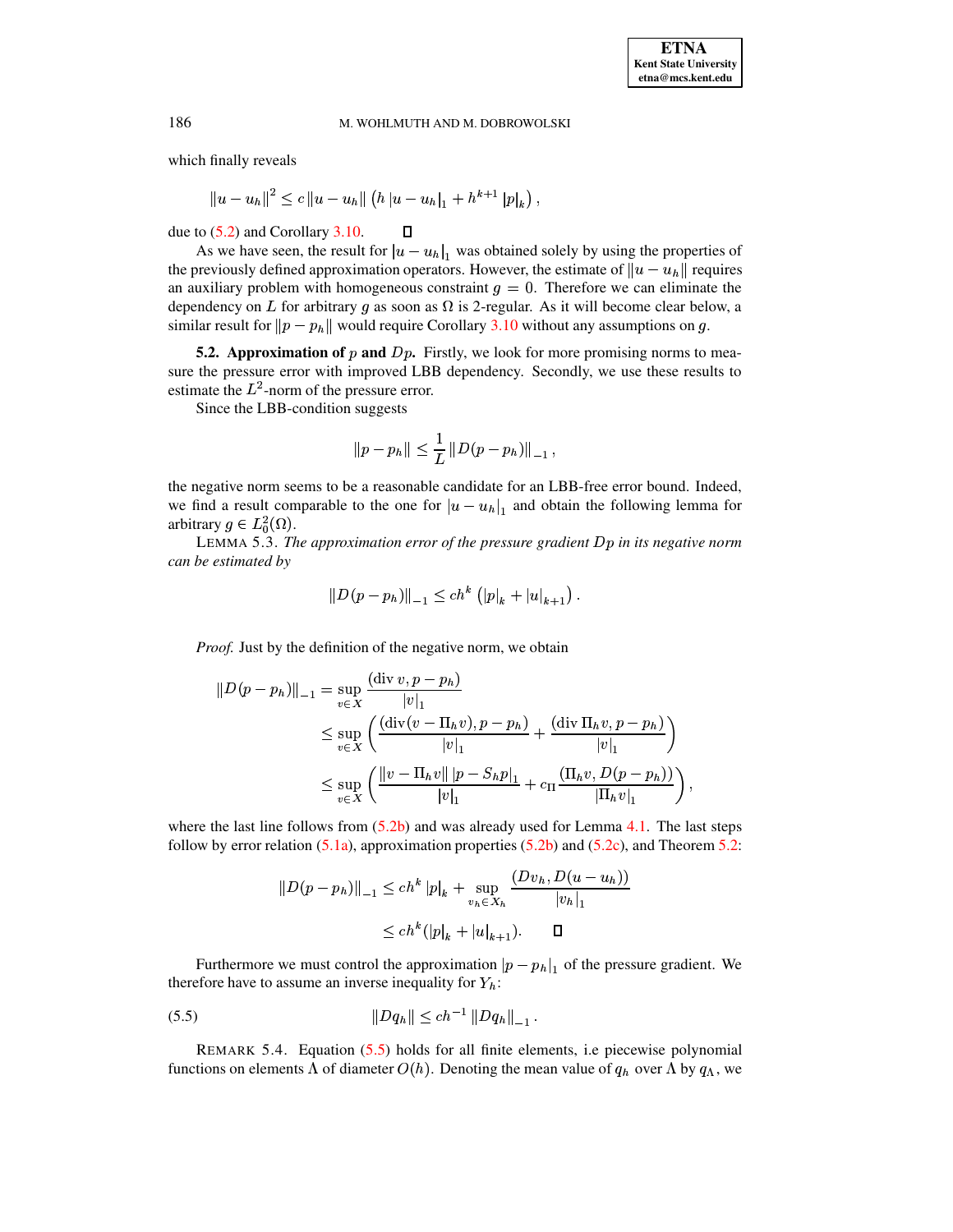obtain from the inverse relation, the LBB-condition on each  $\Lambda$  and Lemma 2.2

$$
||Dq_h||^2 = \sum_{\Lambda} ||D(q_h - q_\Lambda)||^2_{\Lambda} \le ch^{-2} \sum_{\Lambda} ||q_h - q_\Lambda||^2_{\Lambda}
$$
  

$$
\le ch^{-2} \sum_{\Lambda} ||Dq_h||^2_{-1;\Lambda} \le ch^{-2} ||Dq_h||^2_{-1}.
$$

Clearly, the constant  $c$  in this estimate does not depend on the LBB-constant of  $\Omega$ .

<span id="page-14-0"></span>The above preparations now lead to the desired estimate of the pressure gradient as follows.

THEOREM 5.5. The error of the pressure gradient can be estimated by

$$
|p - p_h|_1 \le ch^{k-1} (|u|_{k+1} + |p|_k), \qquad k \ge 1
$$

*Proof.* We insert the approximation operator  $S_h$  and use its property (5.2c) together with the above inverse inequality  $(5.5)$  to obtain

$$
|p - p_h|_1 \le |p - S_h p|_1 + ||D(S_h p - p_h)||
$$
  
\n
$$
\le ch^{k-1} |p|_k + ch^{-1} ||D(S_h p - p_h)||_{-1}
$$
  
\n
$$
= ch^{k-1} |p|_k + ch^{-1} \sup_{v \in X} \frac{(\text{div } v, S_h p - p_h)}{|v|_1}
$$
  
\n
$$
= ch^{k-1} |p|_k + ch^{-1} \sup_{v \in X} \frac{(\text{div } \Pi_h v, S_h p - p_h)}{|v|_1}
$$
  
\n
$$
\le ch^{k-1} |p|_k + ch^{-1} \left( ||p - S_h p|| + \sup_{v \in X} \frac{(\text{div } \Pi_h v, p - p_h)}{|v|_1} \right)
$$
  
\n
$$
\le ch^{k-1} |p|_k + ch^{-1} \sup_{v \in X} \frac{(\text{div } \Pi_h v, p - p_h)}{|v|_1}.
$$

Again, employing error relations  $(5.1)$ , Inequality  $(5.2c)$ , and Theorem 5.2 yields

$$
|p - p_h|_1 \le ch^{k-1} |p|_k + ch^{-1} \sup_{v \in X} \frac{(D\Pi_h v, D(u - u_h))}{|v|_1}
$$
  

$$
\le ch^{k-1} (|p|_k + |u|_{k+1}). \qquad \Box
$$

Finally, we consider the  $L^2$ -error  $||p - p_h||$ . For this purpose, we define the dual problem

(5.6a) 
$$
(D\omega, D\phi) + (\text{div }\phi, q) = 0 \qquad \forall \phi \in X,
$$

(5.6b) 
$$
(\text{div }\omega, \psi) = (p - p_h, \psi) \qquad \forall \psi \in Y,
$$

with solution  $(\omega, q) \in X \times Y$ . By testing the second equation with  $p - p_h$  and by virtue of error relations (5.1), we obtain for its  $L^2$ -bound

$$
||p - p_h||^2 \leq (\text{div}(\omega - \Pi_h \omega), p - p_h) + (\text{div } \Pi_h \omega, p - p_h)
$$
  
\n
$$
\leq |\omega - \Pi_h \omega|_1 ||D(p - p_h)||_{-1} + (D(u - u_h), D\Pi_h \omega)
$$
  
\n
$$
- (\text{div}(u - u_h), S_h q) + (D(u - u_h), -D\omega + D\omega),
$$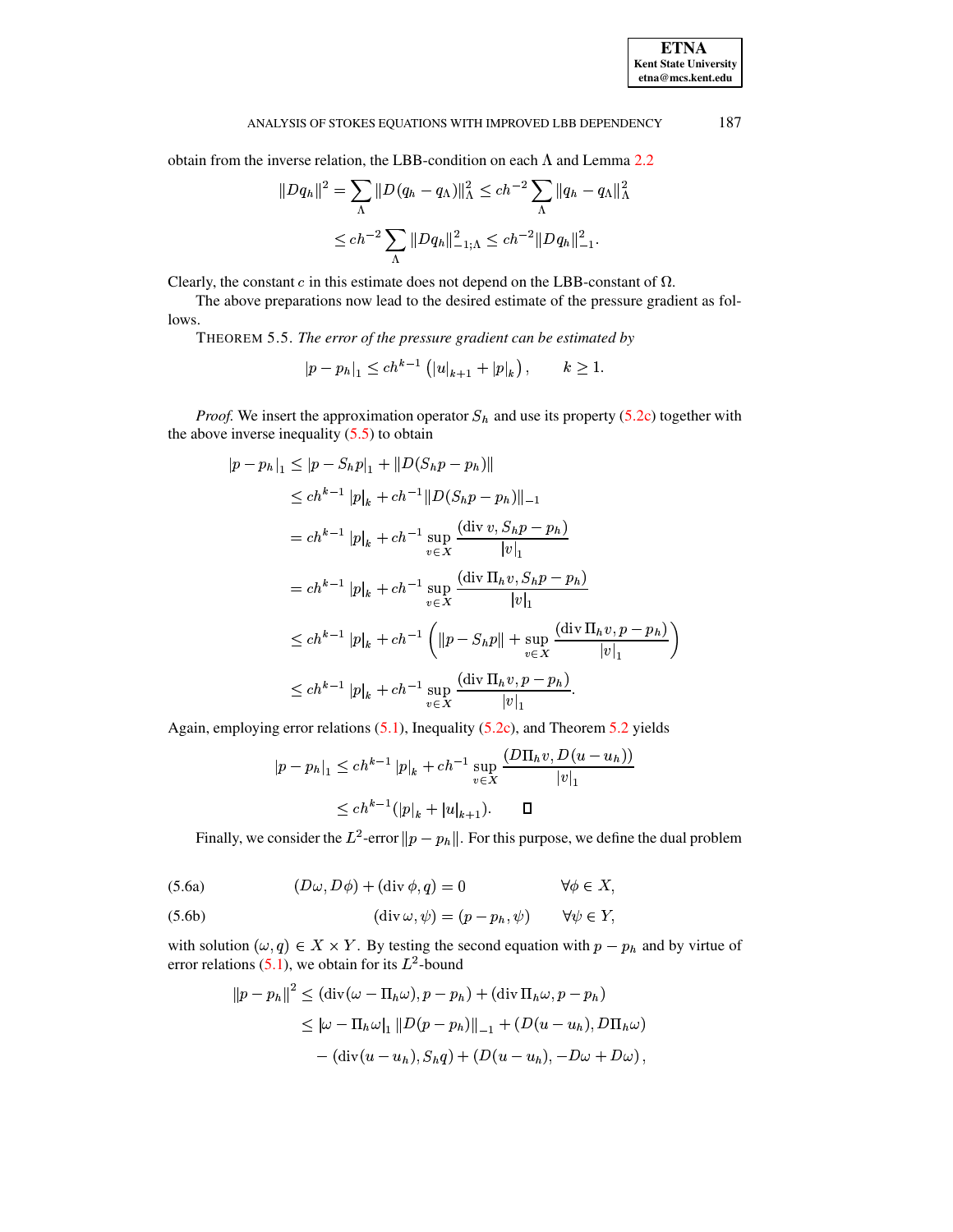where the last line is equal to 0. By reordering these terms and using  $(5.4a)$ , this results in

$$
||p - p_h||^2 \le |\omega - \Pi_h \omega|_1 \cdot ||D(p - p_h)||_{-1} + (D(u - u_h), D(\Pi_h \omega - \omega)) + (\text{div}(u - u_h), q - S_h q),
$$

and finally yields by Lemma [5.3,](#page-13-1) approximation properties  $(5.2b)$ ,  $(5.2c)$ , and by Young's inequality

$$
\begin{aligned} ||p - p_h||^2 &\le ch^2 \left| \omega \right|_2^2 + ch^2 \left| q \right|_1^2 + c \left| u - u_h \right|_1^2 \\ &\le c c_1^2 h^2 \left| p - p_h \right|_1^2 + ch^2 \left| u \right|_2^2 \\ &\le c c_1^2 h^2 \left( \left| p \right|_1^2 + \left| u \right|_2^2 \right), \end{aligned}
$$

where the last inequalities follow from Theorems [5.2](#page-12-3) and [5.5.](#page-14-0)

The problem of the  $L^2$ -error bound is, that the dual problem requires  $p - p_h$  as a source term which does not have locally balanced flow. Thus, we only obtain

$$
c_1 \leq c_R \leq \frac{1}{L}.
$$

But for instance, if we consider the example of Section [3.3,](#page-8-1) then  $p$  is linear and is exactly approximated in the free flow part  $\Omega_0$  of the domain  $\Omega$ . Hence,  $p - p_h$  corresponds to the source terms  $g_{+}$  and  $g_{-}$  which we assumed in the example. In this case we obtain the partial improvement

$$
c_1 \sim \frac{1}{\sqrt{L}}.
$$

Since in general, we can not improve the first order  $L^2$ -error of the pressure, we do not want to consider any higher order estimates of  $||p - p_h||$ . To obtain higher order estimates comparable to those we provided for the other errors, an immediate generalization of the above proof would require estimates for  $|w|_{k+1}$ ,  $|q|_k$ , and  $|p - p_h|_k$ . The required estimates for  $|w|_{k+1}$ ,  $|q|_k$  can be obtained by a generalization of Corollary 3.10. for  $|w|_{k+1}$ ,  $|q|_k$  can be obtained by a generalization of Corollary [3.10.](#page-8-0)

Finally, if the Stokes problem has locally-balanced flow or even satisfies  $g = 0$ , the righthand side  $c(|u|_2 + |p|_1)$  of all our first order error bounds can be estimated by  $||f||, ||g||_1$ mand side  $e(|u|_2 + |p|_1)$  or an our in<br>without any further LBB dependency.

**Acknowledgments.** The first author gratefully acknowledges funding of the Erlangen Graduate School in Advanced Optical Technologies(SAOT) by the German National Science Foundation (DFG) in the framework of the excellence initiative.

### **REFERENCES**

- <span id="page-15-4"></span>[1] D. ARNOLD, F. BREZZI, AND M. FORTIN, *A stable finite-element for the stokes equations*, Calcolo, 21 (1984), pp. 337–344.
- <span id="page-15-0"></span>[2] M. BOGOVSKIJ, *Solution of the first boundary value problem for the equation of continuity of an incompressible medium*, Soviet Math. Dokl., 20 (1979), pp. 1094–1098.
- <span id="page-15-1"></span>[3] , *Solution of some vector analysis problems connected with operators div and grad*, Trudy Seminar S. L. Sobolev, 80 (1980), pp. 5–40.
- <span id="page-15-3"></span><span id="page-15-2"></span>[4] M. DOBROWOLSKI, *On the* LBB*-constant on stretched domains*, Math. Nachr., 254/255 (2003), pp. 64–67.
- [5] , *On the* LBB*-condition in the numerical analysis of the Stokes equations*, Appl. Numer. Math., 54 (2005), pp. 314–323.